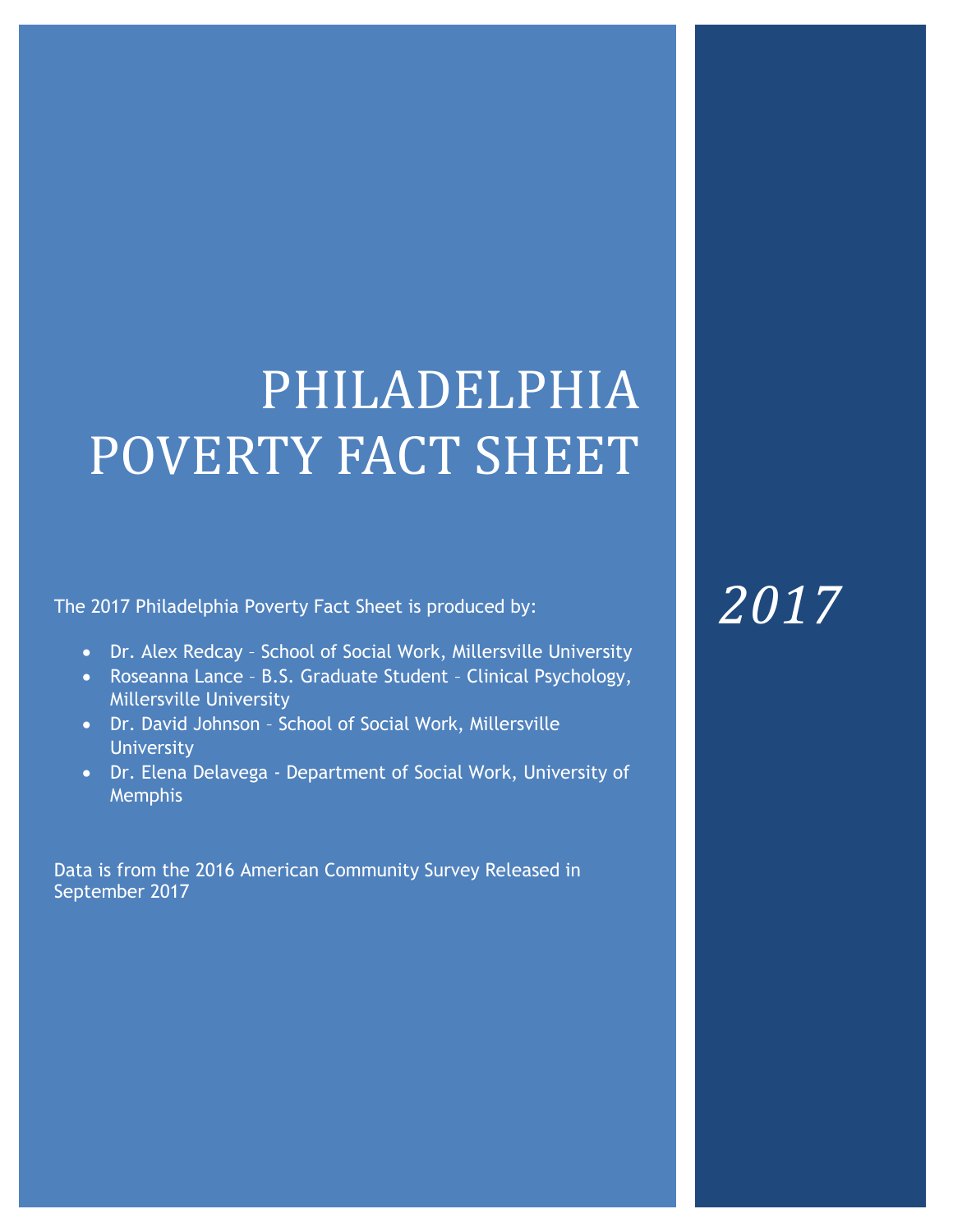

### 2017 Philadelphia Poverty Fact Sheet

(Data from 2016 ACS Census Data)

| 2016 Poverty Rate            | Overall | <b>Under</b><br>18 | $18 - 64$ | Over<br>65 | Non-<br><b>Hispanic</b><br>White | Non-<br><b>Hispanic</b><br><b>Black</b> | Latino | Asian |
|------------------------------|---------|--------------------|-----------|------------|----------------------------------|-----------------------------------------|--------|-------|
| <b>United States</b>         | 14.0%   | 19.5%              | 13.2%     | 9.2%       | 11.6%                            | 23.8%                                   | 21.0%  | 11.8% |
| Pennsylvania                 | 12.9%   | 18.5%              | 12.3%     | 7.8%       | 10.1%                            | 26.4%                                   | 30.0%  | 14.0% |
| <b>Lancaster County/City</b> | 11.0%   | 17.8%              | 9.6%      | 6.3%       | 9.1%                             | 31.3%                                   | 32.6%  | 15.7% |
| <b>Harrisburg-Carlisle</b>   | 9.4%    | 13.8%              | 8.8%      | 5.9%       | 6.8%                             | 21.5%                                   | 29.9%  | 10.9% |
| <b>Lebanon County</b>        | 9.3%    | 12.9%              | 9.4%      | 4.5%       | 8.2%                             | N/A                                     | 22.1%  | N/A   |
| Philadelphia                 | 25.7%   | 37.3%              | 23.4%     | 17.4%      | 17.7%                            | 30.8%                                   | 37.9%  | 22.9% |
| <b>Reading</b>               | 13.6%   | 21.3%              | 17.8%     | 8.1%       | 10.6%                            | 18.9%                                   | 36.0%  | 12.6% |
| York                         | 9.9%    | 13.5%              | 9.4%      | 7.0%       | 8.6%                             | 17.3%                                   | 29.4%  | N/A   |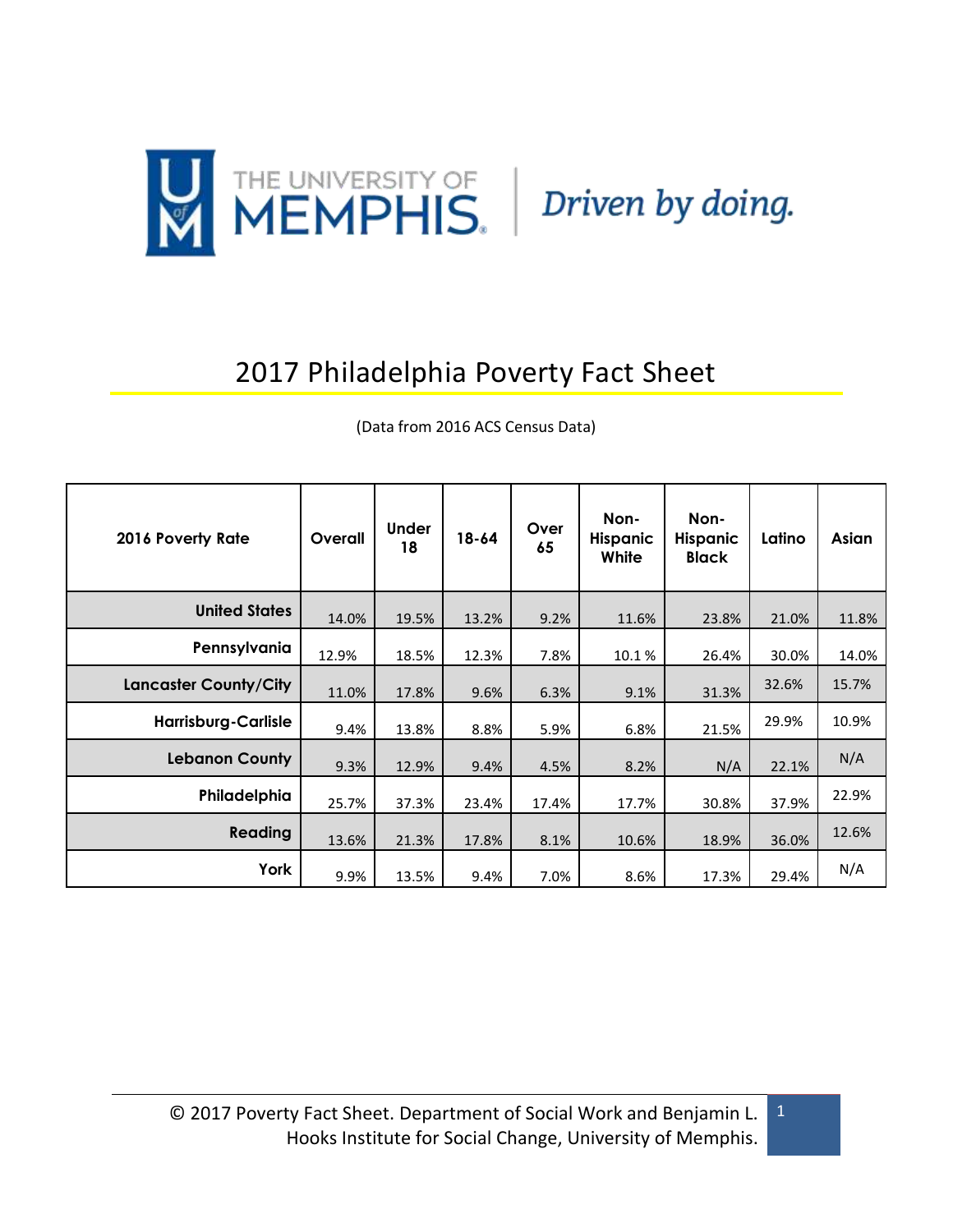#### **Poverty by Age in Philadelphia**

Analyzing poverty in Philadelphia according to age group, the highest rate of poverty is among children (under the age of 18) at 37.3%, while the lowest poverty rate is among seniors (individuals over the age of 65) at 17.4%. The poverty rate for the age group of 18-64 is 23.4%. When compared to the United States, the poverty rates for each age group are significantly higher in Philadelphia than in the United States.



Figure 1-Philadelphia and U.S. Poverty by Age

2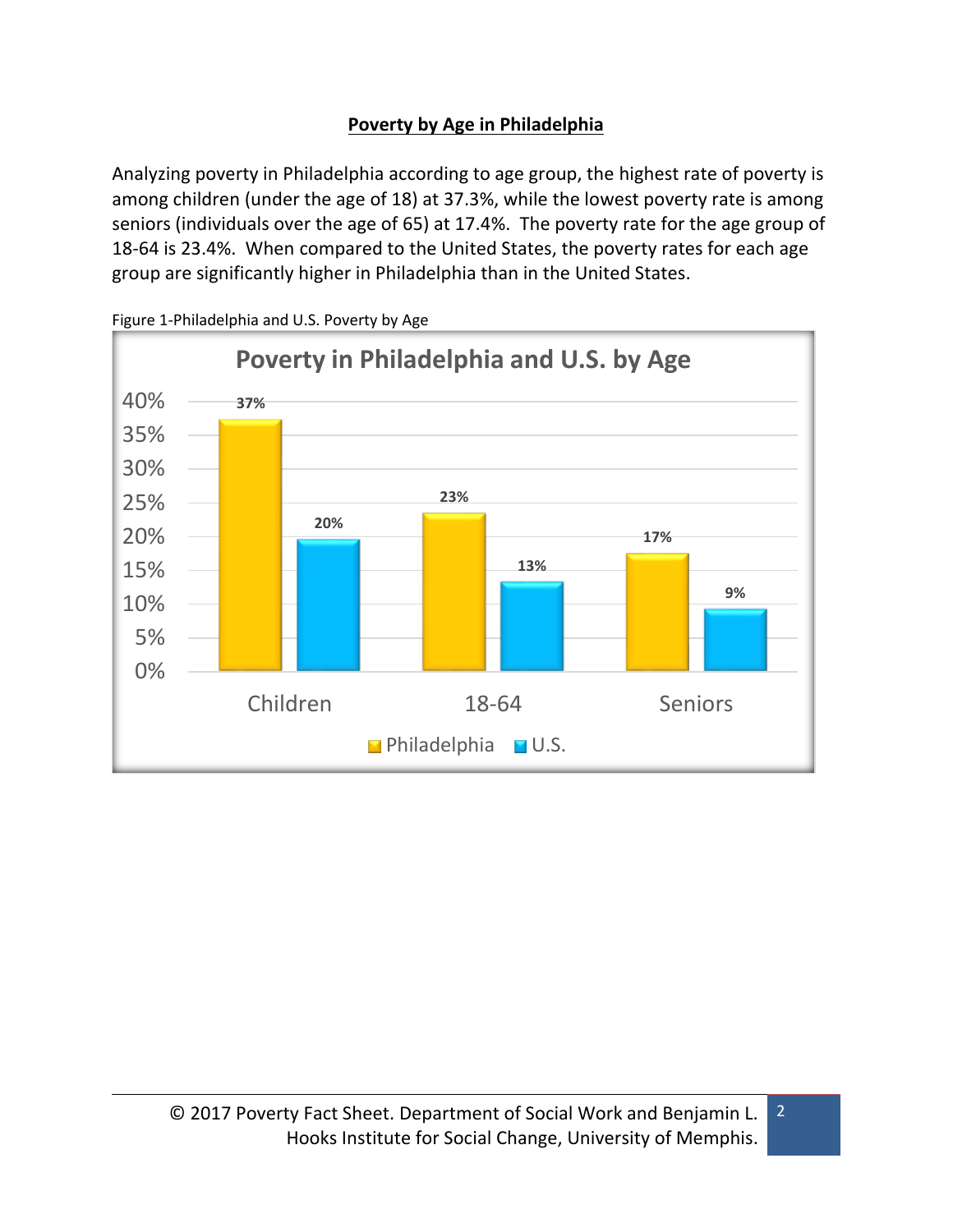In the state of Pennsylvania, the poverty rate for children (under the age of 18) is 18.5% which is significantly lower than the poverty rate for children in Philadelphia (37.3%). For the age group of 18 to 64, the poverty rate in Pennsylvania is 12.3% and in Philadelphia, the poverty rate for this age group is 23.4%. For seniors (over the age of 65), the poverty rate is 7.8% in the state of Pennsylvania, and in Philadelphia, the poverty rate for seniors is 17.4%.



Figure 2-Philadelphia and Pennsylvania Poverty by Age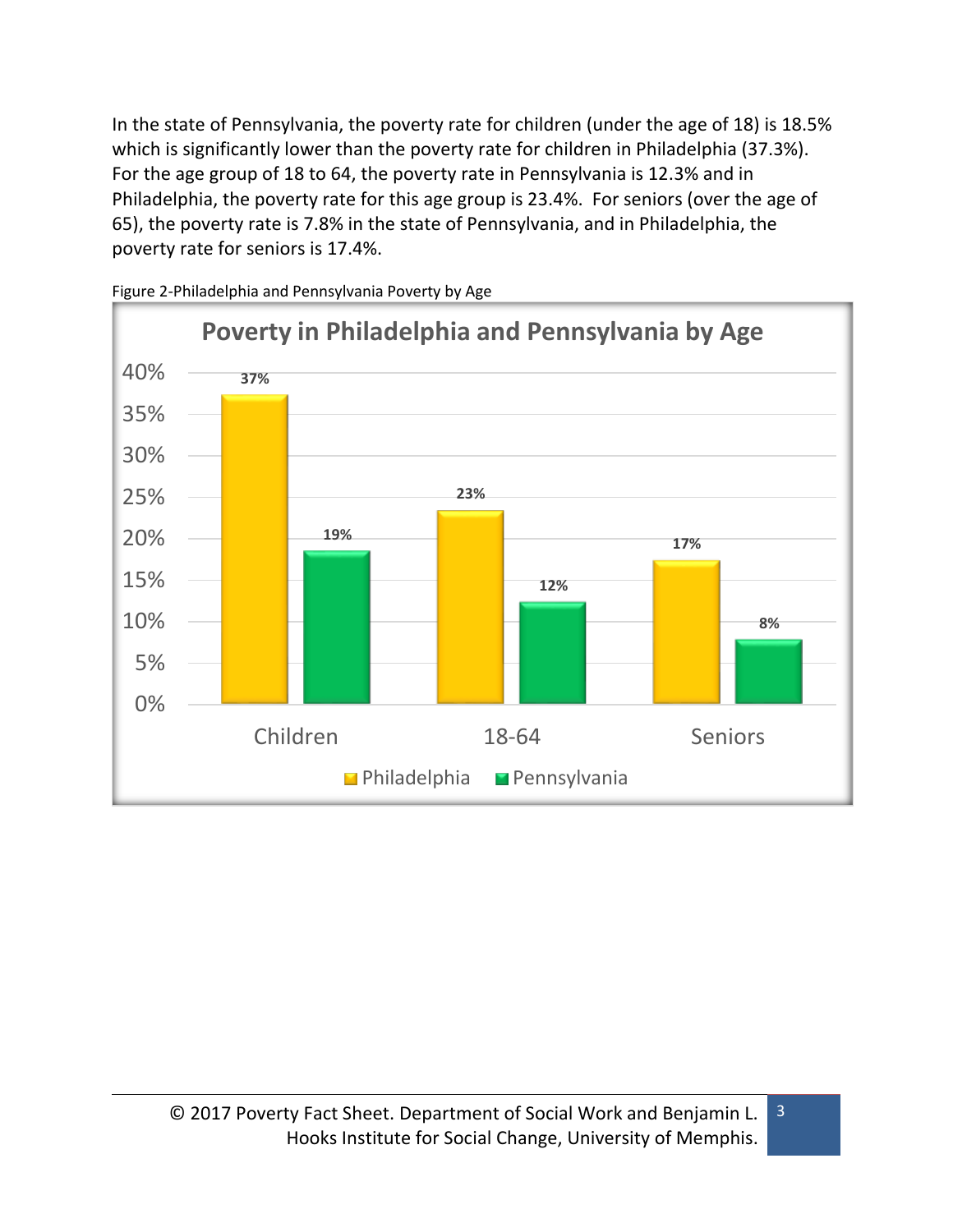#### **Philadelphia Poverty by Race**

Poverty extends across racial groups and is even more profound among the minority populations living in Philadelphia. The highest rate of poverty is among Hispanic people at 37.9%, followed by people identifying as two or more races at 32.4%. Black people have the next highest rate of poverty at 30.8%. Among the Asian population, 22.9% are living in poverty. The White population has the lowest rate of poverty at 17.7%. Across all racial groups, poverty is higher in Philadelphia than it is in the United States.



Figure 3-Philadelphia and U.S. Poverty by Race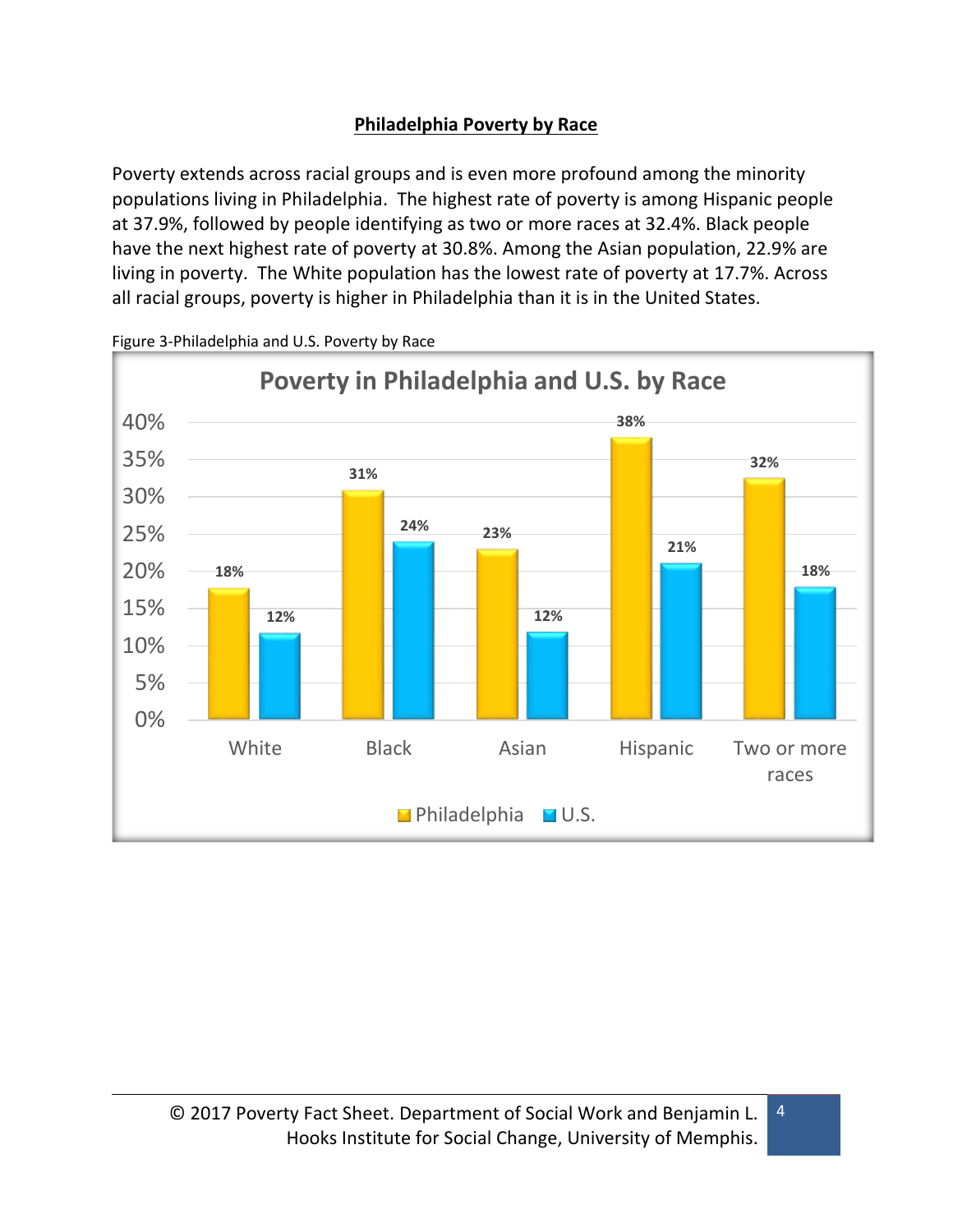In the state of Pennsylvania, the highest rate of poverty is among Hispanic people with a poverty rate of 30%. Black people have the next highest rate at 26.4% which is closely followed by two or more races at 25.1%. Among the Asian population, the poverty rate for Pennsylvania is 14%, with White people having the lowest rate of poverty in Pennsylvania (10.1%). Comparing Philadelphia with the state of Pennsylvania as a whole, the poverty rates are higher in Philadelphia for all racial groups than the poverty rates for Pennsylvania.



Figure 4-Philadelphia and Pennsylvania Poverty by Race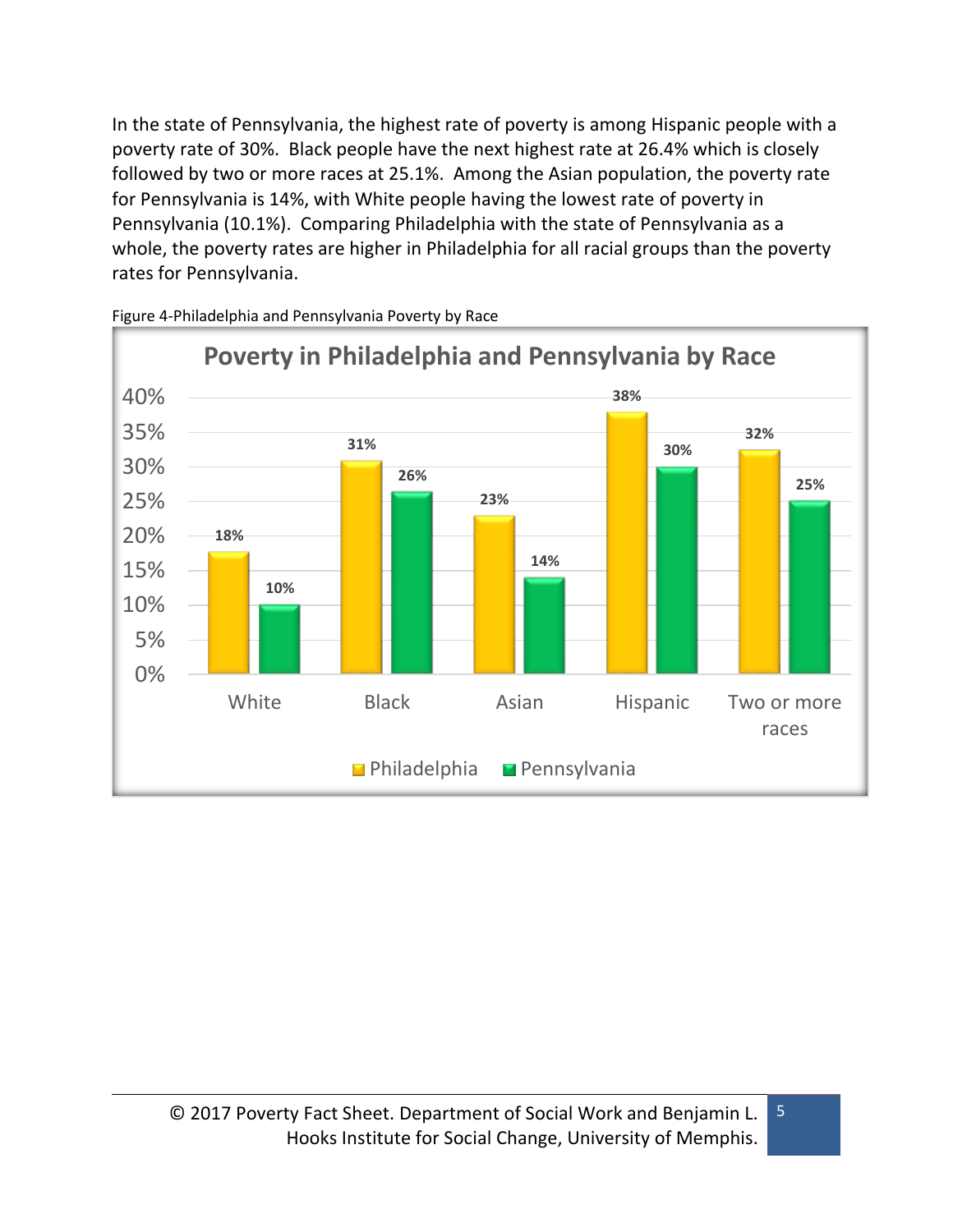#### **Median Income in Philadelphia**

The median total household income for Philadelphia is \$41,449 which is significantly lower than the median total household income for the U.S. (\$57,617). For families, the median income for Philadelphia is \$50,280 which, is significantly lower than the median income for families in the U.S. (\$71,062). For nonfamily households, the median income for Philadelphia is \$29,943, which is lower than the median nonfamily household income for the U.S. (\$34,693).



Figure 5-Median Income in Philadelphia and U.S.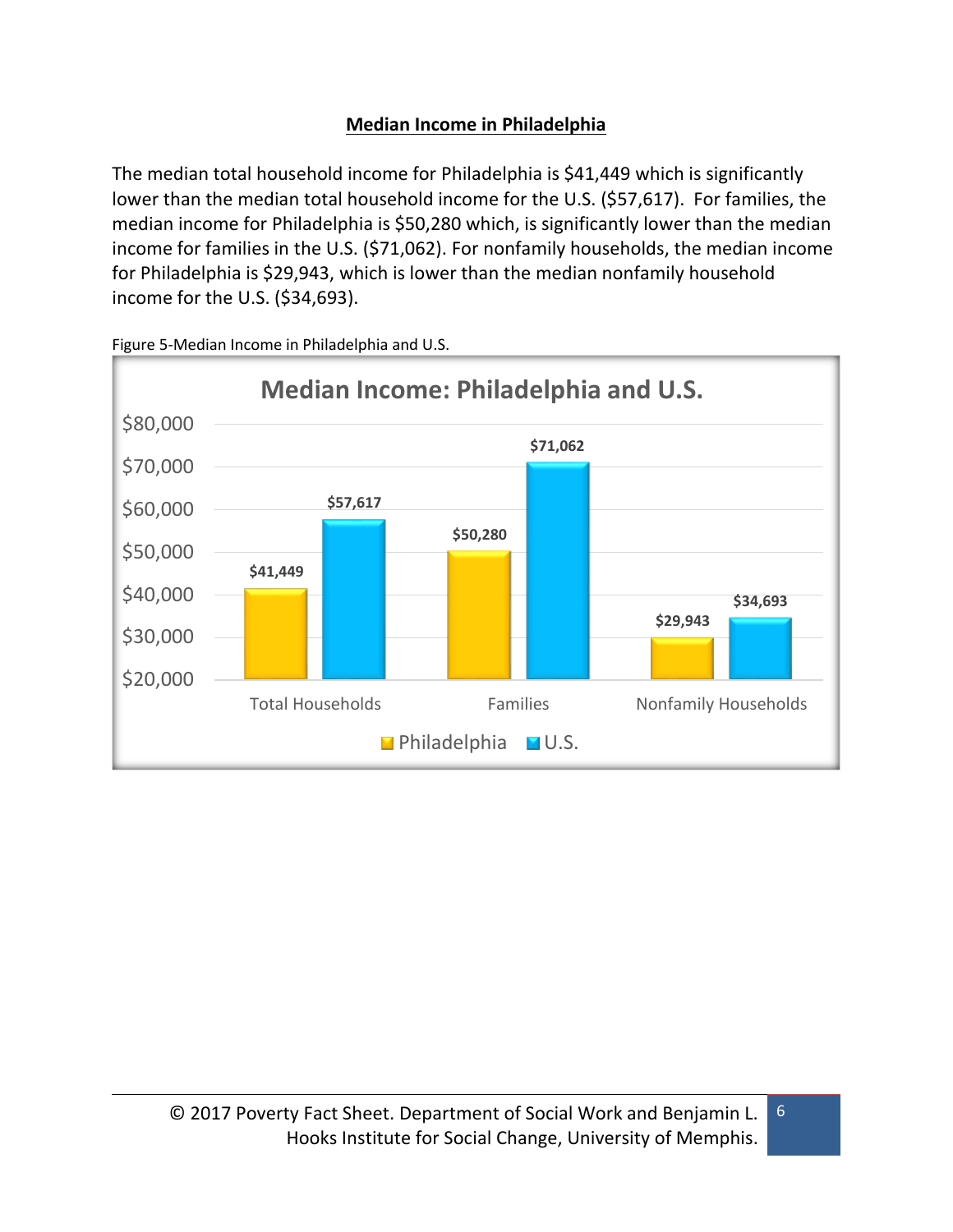#### **Yearly Overall Rates of Poverty**

The poverty rate in 2016 for the U.S. is at 14%, which is a slight decrease from the poverty rate of 15.5% in 2015. The poverty rate in Philadelphia in 2016 is at 26%, which is the exact same rate of poverty for Philadelphia in 2015. In both years, Philadelphia's rate of poverty is substantially higher than the poverty rates for the U.S. Figure 6-Overall Poverty Rates for Philadelphia and U.S. in 2016 and 2015

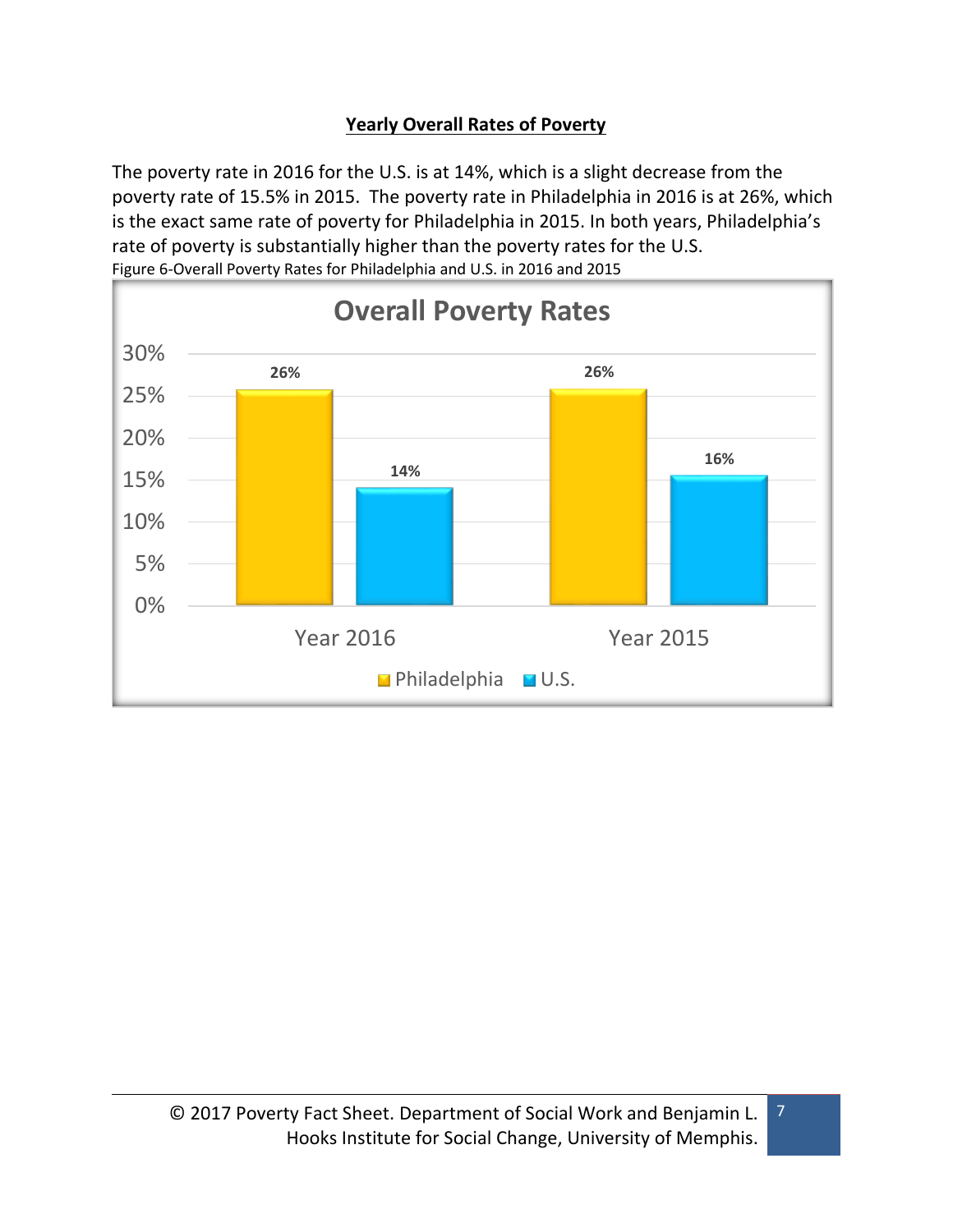THIS PAGE INTENTIONALLY LEFT BLANK